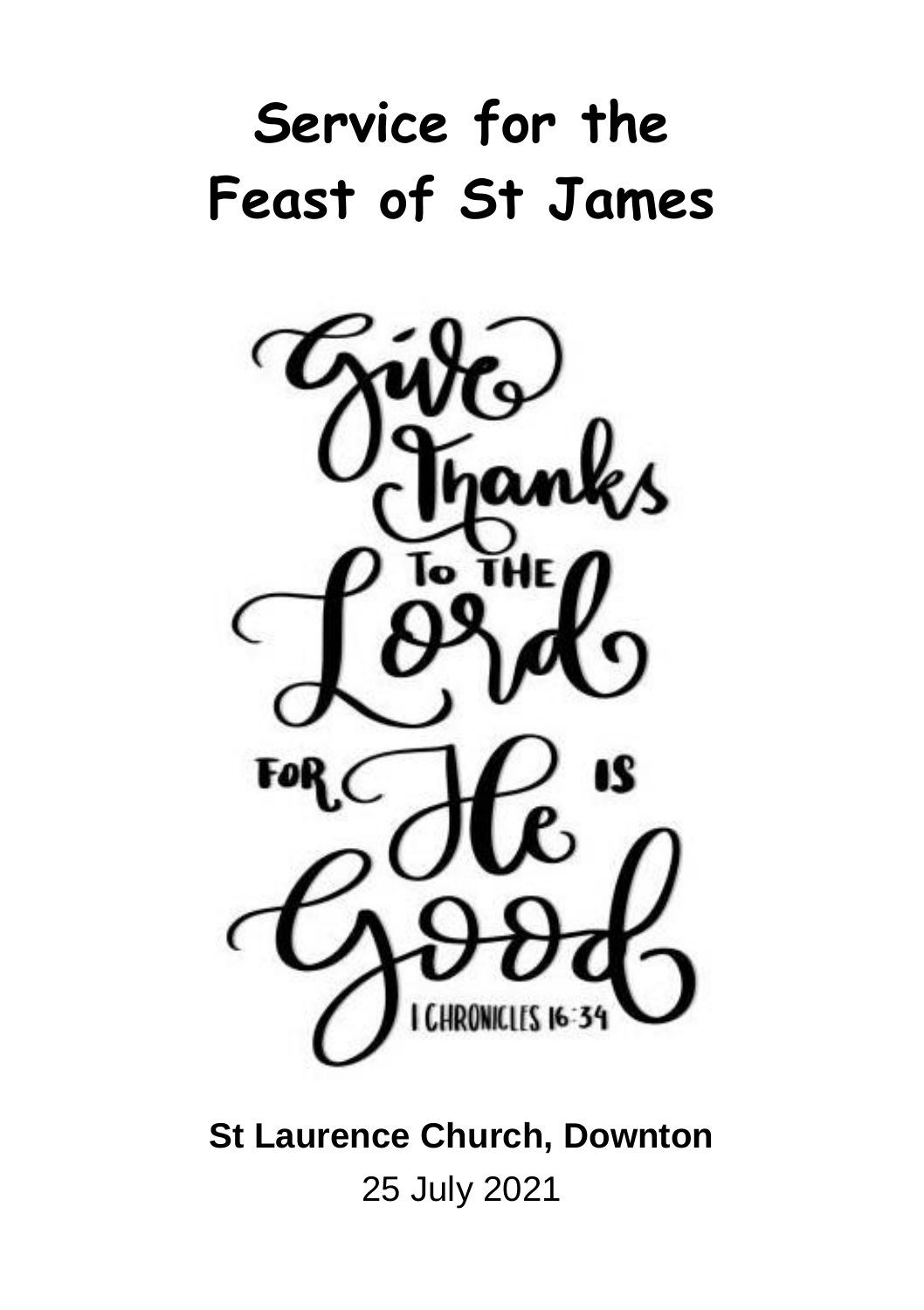## *Preparation*

#### Call to Worship

Ascribe to the Lord the glory of his name; **worship the Lord in holy splendour.**

May the Lord give strength to his people! **May the Lord bless his people with peace!** *Psalm 29*

As we rejoice in the gift of this new day, so may the light of your presence, O God, set our hearts on fire with love for you; now and for ever. **Amen.**

*The Team Rector introduces the service*

Hymn: Brother, sister, let me serve you *(St Martin's Voices)*

Brother, sister, let me serve you, let me be as Christ to you; pray that I may have the grace to let you be my servant, too.

We are pilgrims on a journey, and companions on the road; we are here to help each other walk the mile and bear the load.

I will hold the Christlight for you in the night-time of your fear; I will hold my hand out to you, speak the peace you long to hear.

I will weep when you are weeping; when you laugh, I'll laugh with you; I will share your joy and sorrow till we've seen this journey through.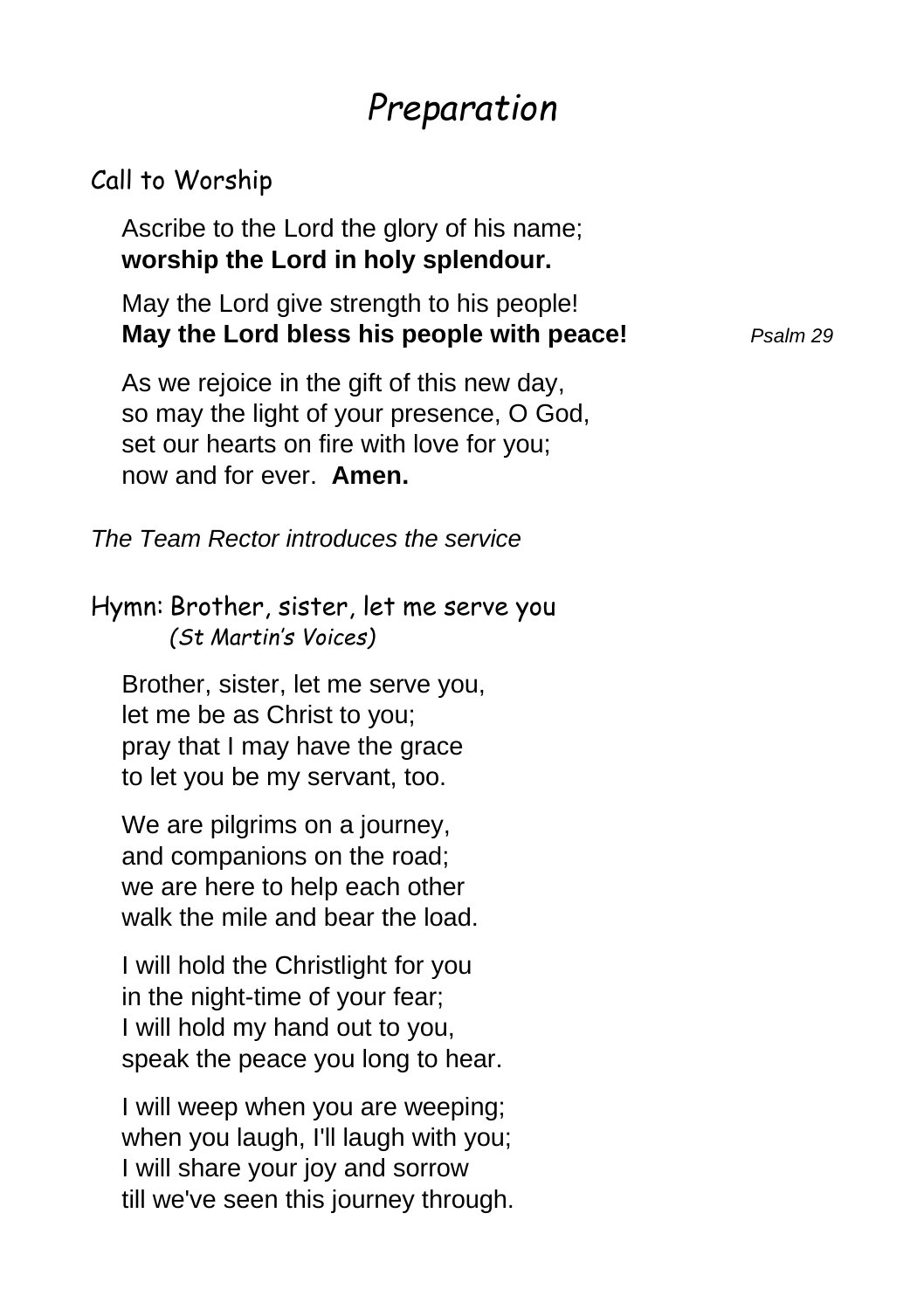When we sing to God in heaven, we shall find such harmony, born of all we've known together of Christ's love and agony.

Brother, sister, let me serve you, let me be as Christ to you; pray that I may have the grace to let you be my servant, too.

*Richard Gillard (born 1953)*

*© 1977 Scripture in Song/Maranatha! Music/Adm. by Song Solutions CopyCare,*

#### Praise:

O God from whom every gift derives, we gather to worship you this day. You are an awesome God, greater than our comprehension or our imagination. You are beyond any word we could ever use to describe you. And yet, through Jesus, we know the intimacy of your vast love. We have come to you in thanksgiving and praise, to know that you are God and to place our lives anew into your perspective. Enlarge our vision this hour with your Word. Instil in us, again, your hope in place of our despair, your peace where our hatred threatens, your joy amidst our depression, your love overwhelming our apathy. May your Holy Spirit surround and dwell in us now, and forevermore.

In Jesus we pray. **Amen.**

*My Redeemer Lives*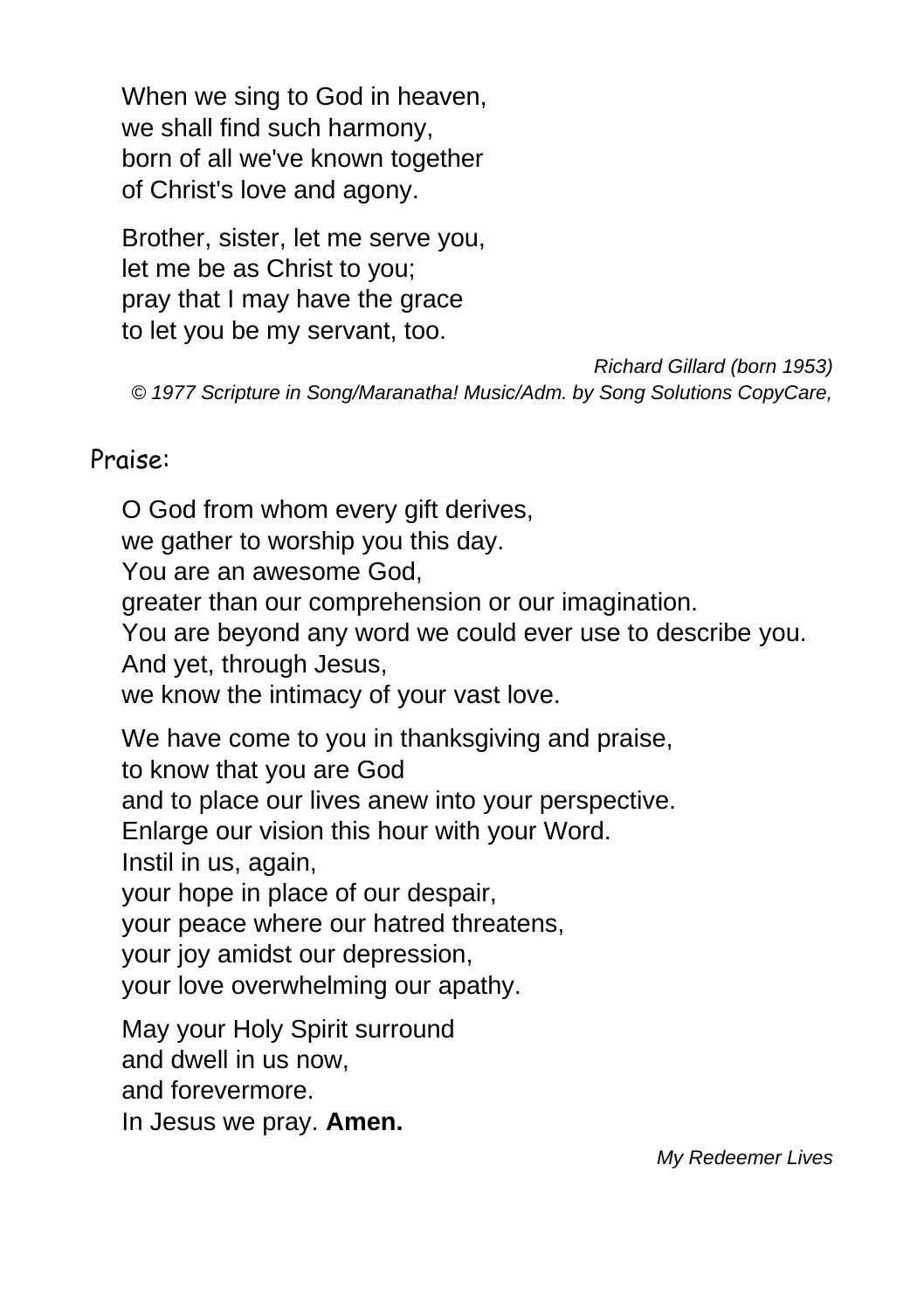Psalm 126:

#### **The Lord has done great things for us, and we rejoiced.**

When the Lord restored the fortunes of Zion, we were like those who dream. Then our mouth was filled with laughter, and our tongue with shouts of joy.

#### **The Lord has done great things for us, and we rejoiced.**

Then it was said among the nations, 'The Lord has done great things for them.' The Lord has done great things for us, and we rejoiced.

### **The Lord has done great things for us, and we rejoiced.**

Restore our fortunes, O Lord, like the watercourses in the Negeb. May those who sow in tears reap with shouts of joy.

#### **The Lord has done great things for us, and we rejoiced.**

Those who go out weeping, bearing the seed for sowing, shall come home with shouts of joy, carrying their sheaves.

### **The Lord has done great things for us, and we rejoiced.**

**Glory to the Father and to the Son and to the Holy Spirit; as it was in the beginning is now and shall be for ever. Amen.**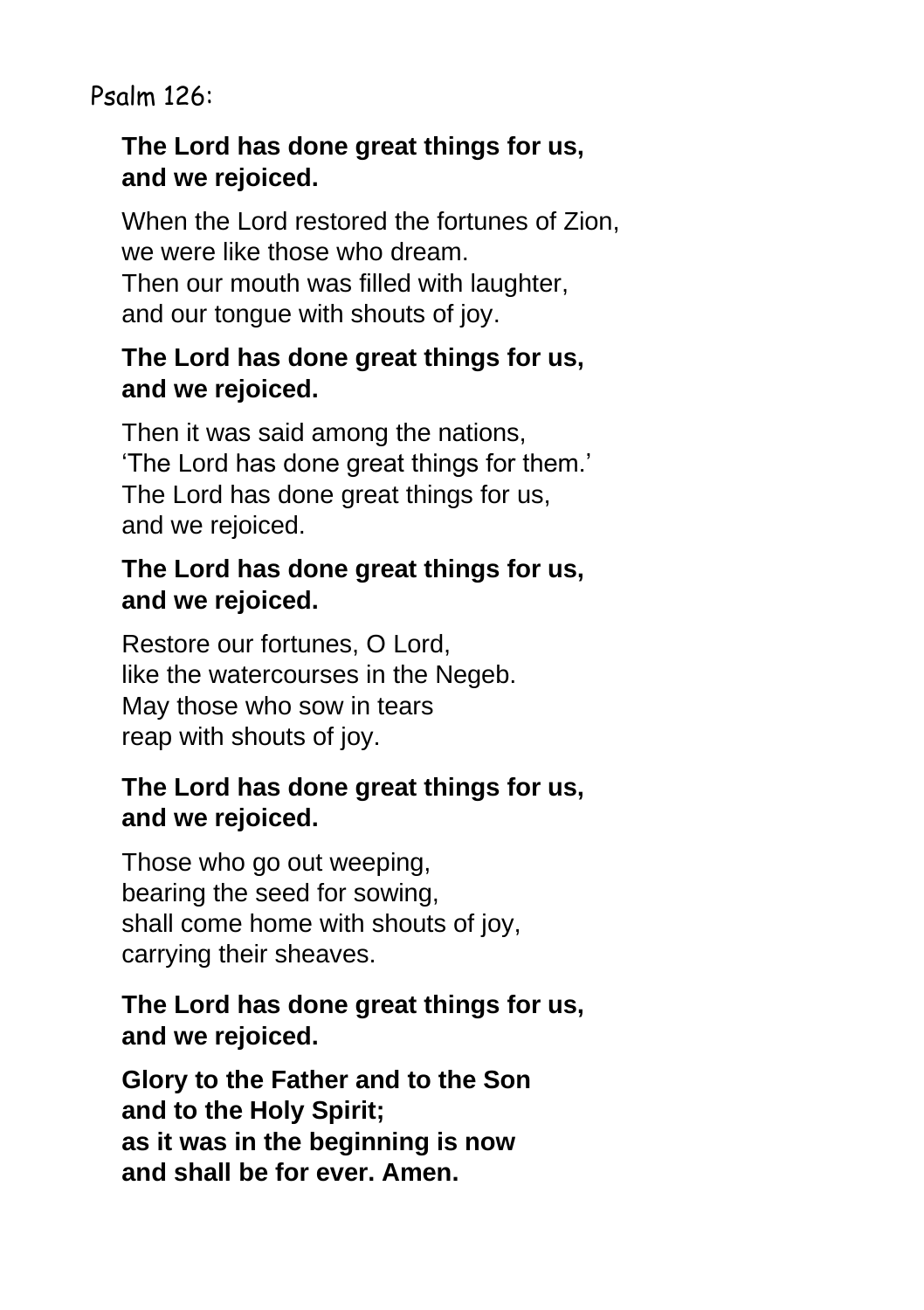## *The Liturgy of the Word*

Readings:

Acts 11:27 - 12:2

Matthew 20:20-28

*After each reading:*

This is the word of the Lord. **Thanks be to God.**

Reflection

Music: Oculi omnium – Charles Wood *(St Martin's Voices)*

## *Prayers*

*We are led in a time of prayer*

*This response is used:* Lord in your mercy,

**Hear our prayer.**

*The Lord's Prayer is said:*

Let us pray with confidence as our Saviour has taught us

**Our Father, who art in heaven, hallowed be thy name; thy kingdom come; thy will be done; on earth as it is in heaven. Give us this day our daily bread. And forgive us our trespasses, as we forgive those who trespass against us. And lead us not into temptation; but deliver us from evil.**